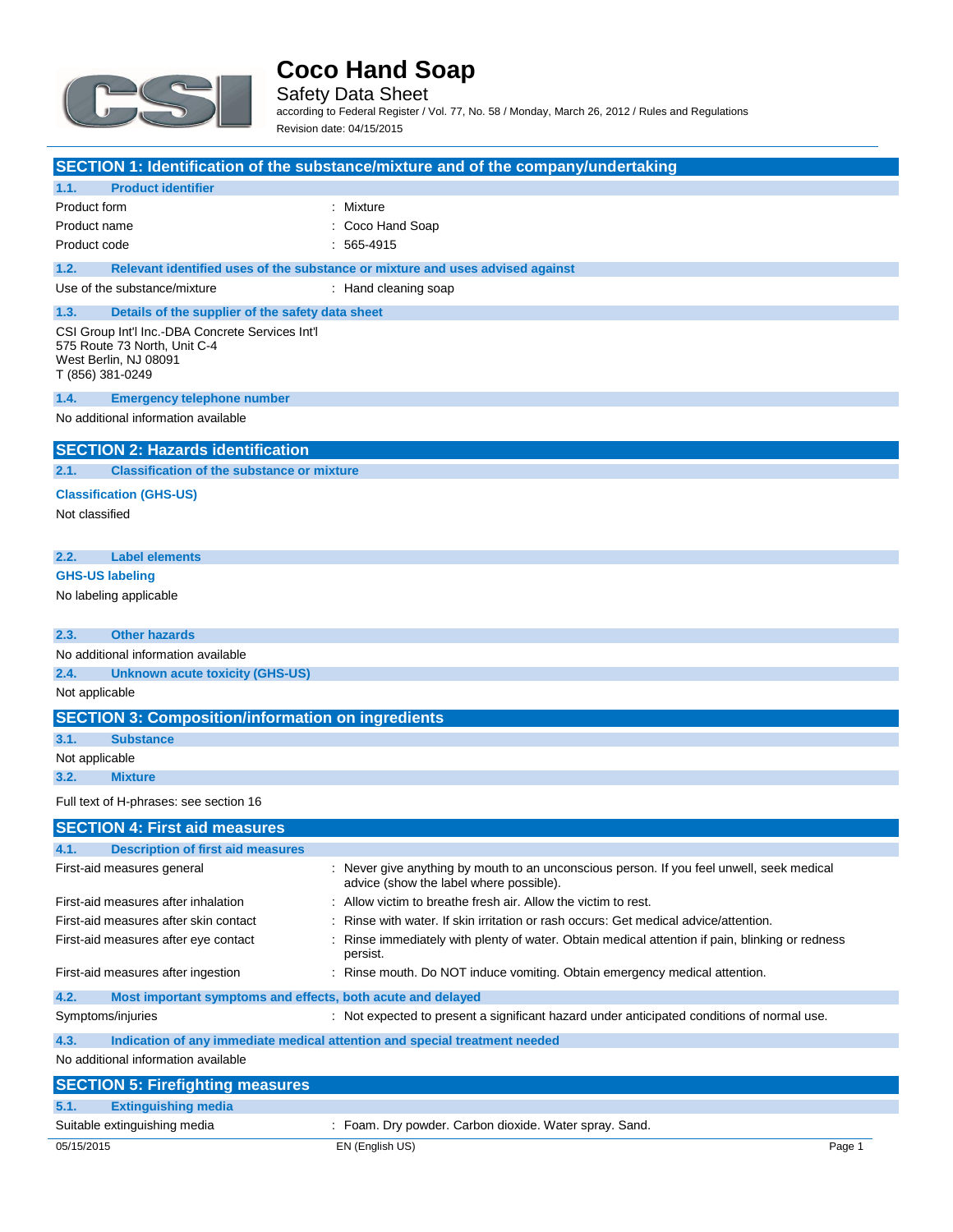### Safety Data Sheet

| Salely Dala Sileel<br>according to Federal Register / Vol. 77, No. 58 / Monday, March 26, 2012 / Rules and Regulations |                                                                                                                                                                                                              |  |  |
|------------------------------------------------------------------------------------------------------------------------|--------------------------------------------------------------------------------------------------------------------------------------------------------------------------------------------------------------|--|--|
| Unsuitable extinguishing media                                                                                         | : Do not use a heavy water stream.                                                                                                                                                                           |  |  |
| 5.2.<br>Special hazards arising from the substance or mixture                                                          |                                                                                                                                                                                                              |  |  |
| No additional information available                                                                                    |                                                                                                                                                                                                              |  |  |
| 5.3.<br><b>Advice for firefighters</b>                                                                                 |                                                                                                                                                                                                              |  |  |
| Firefighting instructions                                                                                              | : Use water spray or fog for cooling exposed containers. Exercise caution when fighting any<br>chemical fire. Prevent fire-fighting water from entering environment.                                         |  |  |
| Protection during firefighting                                                                                         | : Do not enter fire area without proper protective equipment, including respiratory protection.                                                                                                              |  |  |
| <b>SECTION 6: Accidental release measures</b>                                                                          |                                                                                                                                                                                                              |  |  |
| 6.1.<br>Personal precautions, protective equipment and emergency procedures                                            |                                                                                                                                                                                                              |  |  |
| 6.1.1.<br>For non-emergency personnel                                                                                  |                                                                                                                                                                                                              |  |  |
| Emergency procedures                                                                                                   | : Evacuate unnecessary personnel.                                                                                                                                                                            |  |  |
| 6.1.2.<br>For emergency responders                                                                                     |                                                                                                                                                                                                              |  |  |
| Protective equipment                                                                                                   | : Equip cleanup crew with proper protection.                                                                                                                                                                 |  |  |
| Emergency procedures                                                                                                   | : Ventilate area.                                                                                                                                                                                            |  |  |
| 6.2.<br><b>Environmental precautions</b>                                                                               |                                                                                                                                                                                                              |  |  |
| Prevent entry to sewers and public waters. Notify authorities if liquid enters sewers or public waters.                |                                                                                                                                                                                                              |  |  |
| 6.3.<br>Methods and material for containment and cleaning up                                                           |                                                                                                                                                                                                              |  |  |
| Methods for cleaning up                                                                                                | : Soak up spills with inert solids, such as clay or diatomaceous earth as soon as possible. Collect<br>spillage. Store away from other materials.                                                            |  |  |
| 6.4.<br><b>Reference to other sections</b>                                                                             |                                                                                                                                                                                                              |  |  |
| See Heading 8. Exposure controls and personal protection.                                                              |                                                                                                                                                                                                              |  |  |
| <b>SECTION 7: Handling and storage</b>                                                                                 |                                                                                                                                                                                                              |  |  |
| <b>Precautions for safe handling</b><br>7.1.                                                                           |                                                                                                                                                                                                              |  |  |
| Precautions for safe handling                                                                                          | : Wash hands and other exposed areas with mild soap and water before eating, drinking or<br>smoking and when leaving work. Provide good ventilation in process area to prevent formation<br>of vapor.        |  |  |
| 7.2.<br>Conditions for safe storage, including any incompatibilities                                                   |                                                                                                                                                                                                              |  |  |
| Storage conditions                                                                                                     | : Keep only in the original container in a cool, well ventilated place away from heat, hot surfaces,<br>sparks, open flame and other ignition sources. No smoking. Keep container closed when not in<br>use. |  |  |
| Incompatible products                                                                                                  | Strong bases. Strong acids.                                                                                                                                                                                  |  |  |
| Incompatible materials                                                                                                 | Sources of ignition. Direct sunlight.                                                                                                                                                                        |  |  |
| 7.3.<br><b>Specific end use(s)</b>                                                                                     |                                                                                                                                                                                                              |  |  |
| No additional information available                                                                                    |                                                                                                                                                                                                              |  |  |
| <b>SECTION 8: Exposure controls/personal protection</b>                                                                |                                                                                                                                                                                                              |  |  |

| 8.1.                  | <b>Control parameters</b> |                |
|-----------------------|---------------------------|----------------|
| <b>Coco Hand Soap</b> |                           |                |
| <b>ACGIH</b>          |                           | Not applicable |
| <b>OSHA</b>           |                           | Not applicable |

| 8.2.                          | <b>Exposure controls</b> |                                          |
|-------------------------------|--------------------------|------------------------------------------|
| Personal protective equipment |                          | : No special requirements.               |
|                               |                          |                                          |
| Hand protection               |                          | : None.                                  |
| Eye protection                |                          | None.                                    |
|                               | Respiratory protection   | : No special requirements.               |
| Other information             |                          | : Do not eat, drink or smoke during use. |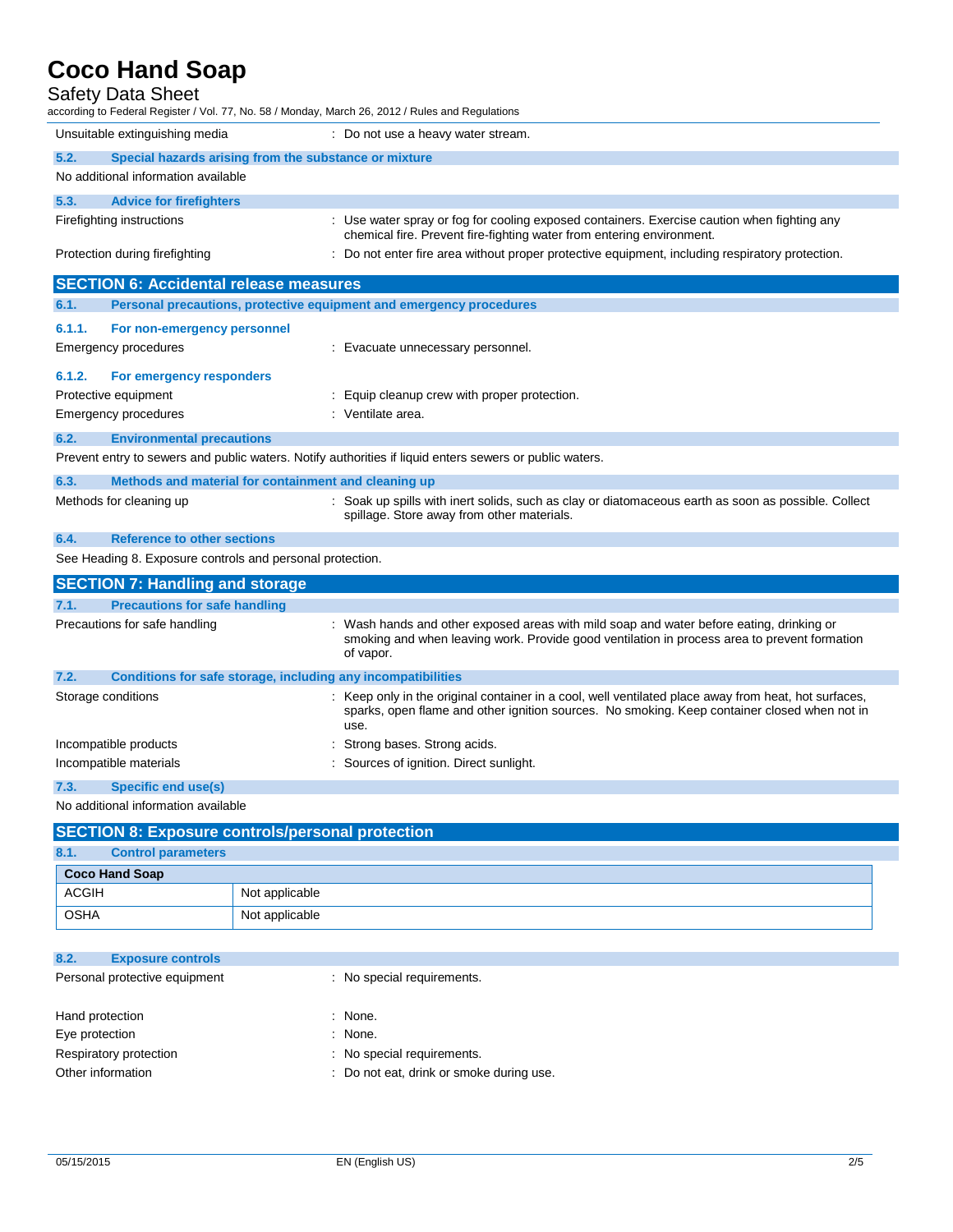### Safety Data Sheet

according to Federal Register / Vol. 77, No. 58 / Monday, March 26, 2012 / Rules and Regulations

| <b>SECTION 9: Physical and chemical properties</b>            |                                                                                                                                                                   |  |  |
|---------------------------------------------------------------|-------------------------------------------------------------------------------------------------------------------------------------------------------------------|--|--|
| Information on basic physical and chemical properties<br>9.1. |                                                                                                                                                                   |  |  |
| Physical state                                                | : Liquid                                                                                                                                                          |  |  |
| Color                                                         | : Yellow                                                                                                                                                          |  |  |
| Odor                                                          | $:$ Almond                                                                                                                                                        |  |  |
| Odor threshold                                                | : No data available                                                                                                                                               |  |  |
| pH                                                            | : 9.5                                                                                                                                                             |  |  |
| Melting point                                                 | No data available                                                                                                                                                 |  |  |
| Freezing point                                                | No data available                                                                                                                                                 |  |  |
| Boiling point                                                 | : 212 - 220 °F                                                                                                                                                    |  |  |
| Flash point                                                   | : $\geq 200$ °F                                                                                                                                                   |  |  |
| Relative evaporation rate (butyl acetate=1)                   | : No data available                                                                                                                                               |  |  |
| Flammability (solid, gas)                                     | : No data available                                                                                                                                               |  |  |
| <b>Explosion limits</b>                                       | : No data available                                                                                                                                               |  |  |
| <b>Explosive properties</b>                                   | : No data available                                                                                                                                               |  |  |
| Oxidizing properties                                          | No data available                                                                                                                                                 |  |  |
| Vapor pressure                                                | No data available                                                                                                                                                 |  |  |
| Relative density                                              | : 1.02                                                                                                                                                            |  |  |
| Relative vapor density at 20 °C                               | Same as water                                                                                                                                                     |  |  |
| Solubility                                                    | Soluble in water.<br>Water: Solubility in water of component(s) of the mixture :<br>•: •: 0.3 g/100ml •: •: > 1000 g/l •: 103 g/100ml •: 42 g/100ml •: 66 g/100ml |  |  |
| Log Pow                                                       | : No data available                                                                                                                                               |  |  |
| Log Kow                                                       | No data available                                                                                                                                                 |  |  |
| Auto-ignition temperature                                     | No data available                                                                                                                                                 |  |  |
| Decomposition temperature                                     | : No data available                                                                                                                                               |  |  |
| Viscosity                                                     | No data available                                                                                                                                                 |  |  |
| Viscosity, kinematic                                          | : No data available                                                                                                                                               |  |  |
| Viscosity, dynamic                                            | : No data available                                                                                                                                               |  |  |
|                                                               |                                                                                                                                                                   |  |  |

## **9.2. Other information**

No additional information available

|                                     | <b>SECTION 10: Stability and reactivity</b>          |     |  |
|-------------------------------------|------------------------------------------------------|-----|--|
| 10.1.                               | <b>Reactivity</b>                                    |     |  |
| No additional information available |                                                      |     |  |
| 10.2.<br><b>Chemical stability</b>  |                                                      |     |  |
|                                     | Stable under normal conditions. Not established.     |     |  |
| 10.3.                               | <b>Possibility of hazardous reactions</b>            |     |  |
| Not established.                    |                                                      |     |  |
| 10.4.                               | <b>Conditions to avoid</b>                           |     |  |
|                                     | Direct sunlight. Extremely high or low temperatures. |     |  |
| 10.5.                               | <b>Incompatible materials</b>                        |     |  |
| Strong acids. Strong bases.         |                                                      |     |  |
| 10.6.                               | <b>Hazardous decomposition products</b>              |     |  |
|                                     | Fume, Carbon monoxide, Carbon dioxide.               |     |  |
|                                     | <b>SECTION 11: Toxicological information</b>         |     |  |
| 11.1.                               | Information on toxicological effects                 |     |  |
|                                     |                                                      |     |  |
| Acute toxicity                      | : Not classified                                     |     |  |
| Skin corrosion/irritation           | : Not classified                                     |     |  |
|                                     | pH: 9.5                                              |     |  |
| 05/15/2015                          | EN (English US)                                      | 3/5 |  |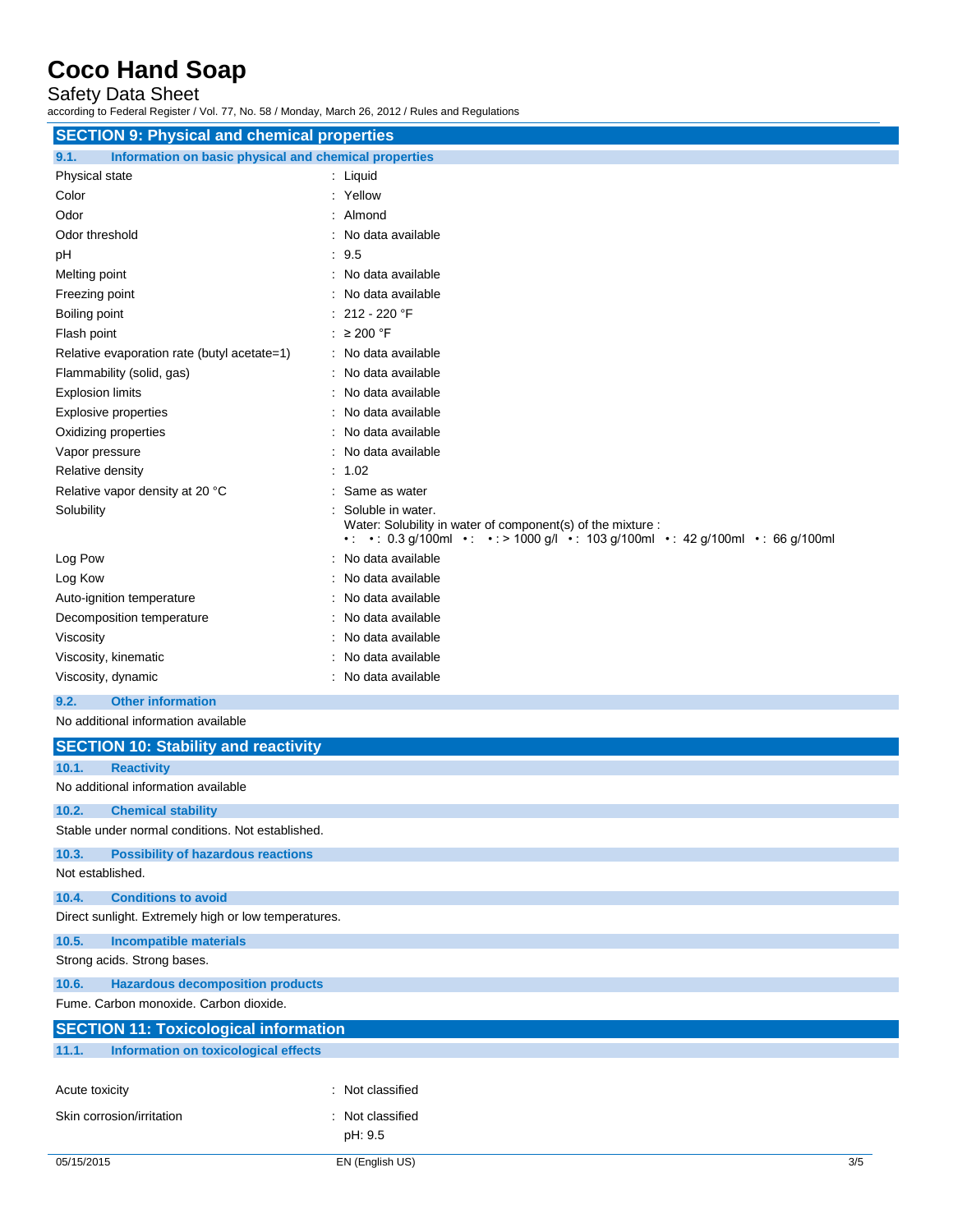## Safety Data Sheet

according to Federal Register / Vol. 77, No. 58 / Monday, March 26, 2012 / Rules and Regulations

| Serious eye damage/irritation                          | : Not classified                                                    |
|--------------------------------------------------------|---------------------------------------------------------------------|
|                                                        | pH: 9.5                                                             |
| Respiratory or skin sensitization                      | : Not classified                                                    |
| Germ cell mutagenicity                                 | : Not classified                                                    |
| Carcinogenicity                                        | : Not classified                                                    |
| Reproductive toxicity                                  | : Not classified                                                    |
| Specific target organ toxicity (single exposure)       | : Not classified                                                    |
| Specific target organ toxicity (repeated<br>exposure)  | : Not classified                                                    |
| Aspiration hazard                                      | : Not classified                                                    |
| Potential Adverse human health effects and<br>symptoms | : Based on available data, the classification criteria are not met. |
| <b>SECTION 12: Ecological information</b>              |                                                                     |
| 12.1.<br><b>Toxicity</b>                               |                                                                     |
| No additional information available                    |                                                                     |
| 12.2.<br><b>Persistence and degradability</b>          |                                                                     |
| <b>Coco Hand Soap</b>                                  |                                                                     |
| Persistence and degradability                          | Not established.                                                    |

| : No known ecological damage caused by this product.                      |  |  |  |  |
|---------------------------------------------------------------------------|--|--|--|--|
| : Avoid release to the environment.                                       |  |  |  |  |
| <b>SECTION 13: Disposal considerations</b>                                |  |  |  |  |
|                                                                           |  |  |  |  |
| : Dispose in a safe manner in accordance with local/national regulations. |  |  |  |  |
| : Avoid release to the environment.                                       |  |  |  |  |
|                                                                           |  |  |  |  |

## **SECTION 14: Transport information**

**12.3. Bioaccumulative potential**

Bioaccumulative potential Not established.

**Coco Hand Soap**

**12.4. Mobility in soil** No additional information available

| <b>Department of Transportation (DOT)</b> |                                           |
|-------------------------------------------|-------------------------------------------|
| In accordance with DOT                    |                                           |
| Not regulated for transport               |                                           |
| <b>Additional information</b>             |                                           |
| Other information                         | : No supplementary information available. |

#### **ADR**

No additional information available

**Transport by sea** No additional information available

**Air transport** No additional information available

## **SECTION 15: Regulatory information 15.1. US Federal regulations** No additional information available